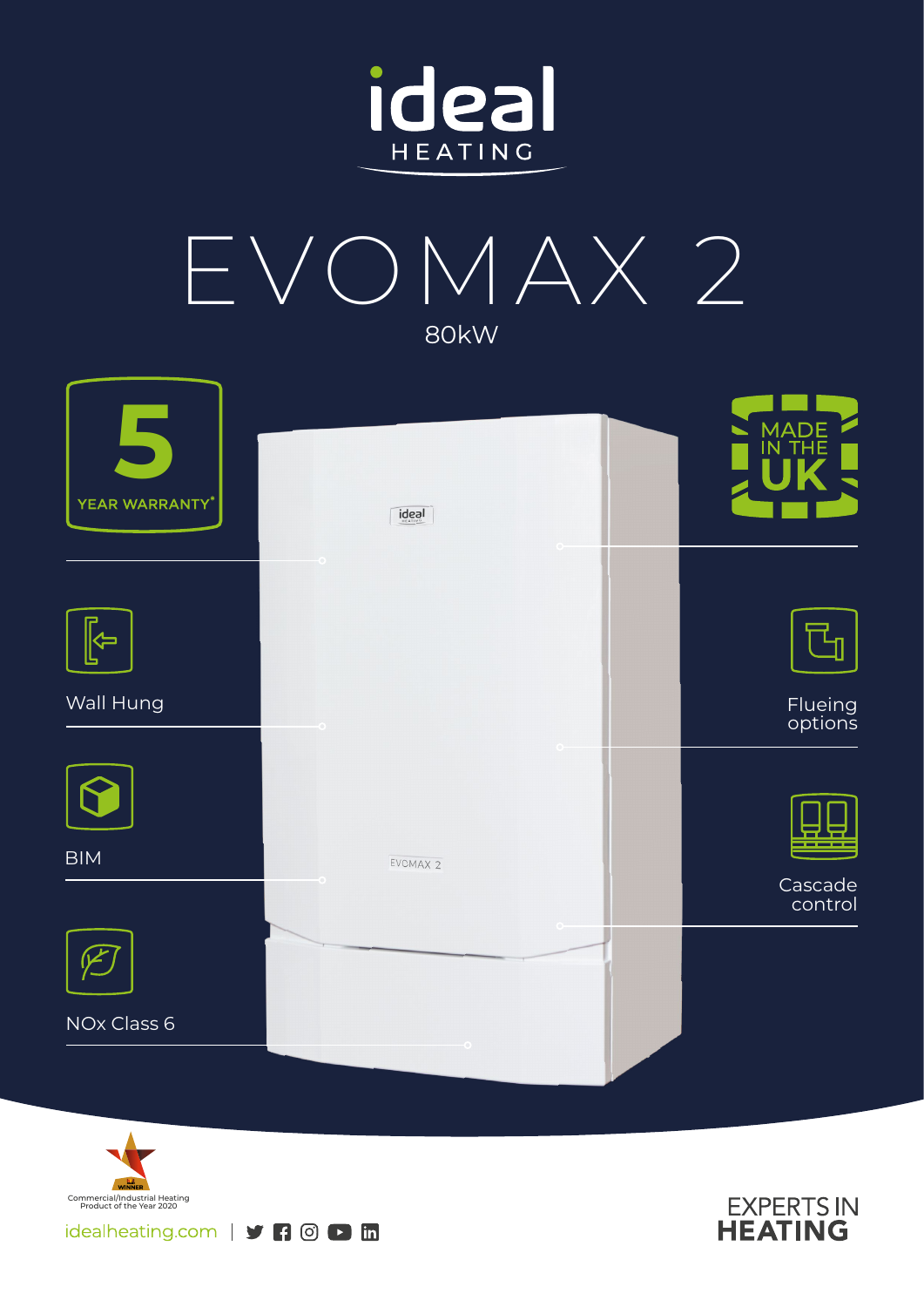## Features & specification

Available in outputs of 30, 40, 60, 80, 100, 120 and 150kW, Evomax 2 is designed to ensure all installation requirements can be achieved. There is also an LPG Evomax 2 range from 30 - 120 kW for off mains installations.

### • **Free Commissioning\***

- Robust cast aluminium silicon alloy heat exchanger
- NOx <40mg/kWh (Class 6) for all natural gas models
- High 5:1 turndown
- Up to 99.6% full load efficiency

• Up to 110% part load efficiency

• Dynamic control menu set up

• Compact - small footprint

- Cascade controls option
- Easy servicing; 3 sides removable
- Built in, serviceable flue Non-Return Valve
- Capable of operating at up to 30° Δ T





### DIMENSIONS & CLEARANCES

| <b>BOILER</b> | <b>DIMA</b> | <b>DIMB</b> |
|---------------|-------------|-------------|
| 80            | 360         | 130         |

The following minimum clearances must be maintained for operation and servicing:

CLEARANCE BETWEEN MULTIPLE BOILER INSTALLATIONS: 25mm





### BOILER ASSEMBLY INTERNAL VIEW **(40kW MODEL SHOWN) KEY 1.** Auto Air Vent **2.** Burner Fixings **3.** Fan **4.** Gas Valve **5.** Venturi **6.** Flow Thermistor **7.** Ianitor Unit **8.** Electrode Detection **9.** Ignition Electrode **10.** Water Pressure Sensor Imm **A+++ A++ A A C D**

# **EXPERTS IN**<br>**HEATING**

**idealheating.com** | **01482 492251** | **commercial@idealheating.com**  Ideal Heating, National Avenue, Kingston upon Hull, East Yorkshire, HU5 4JN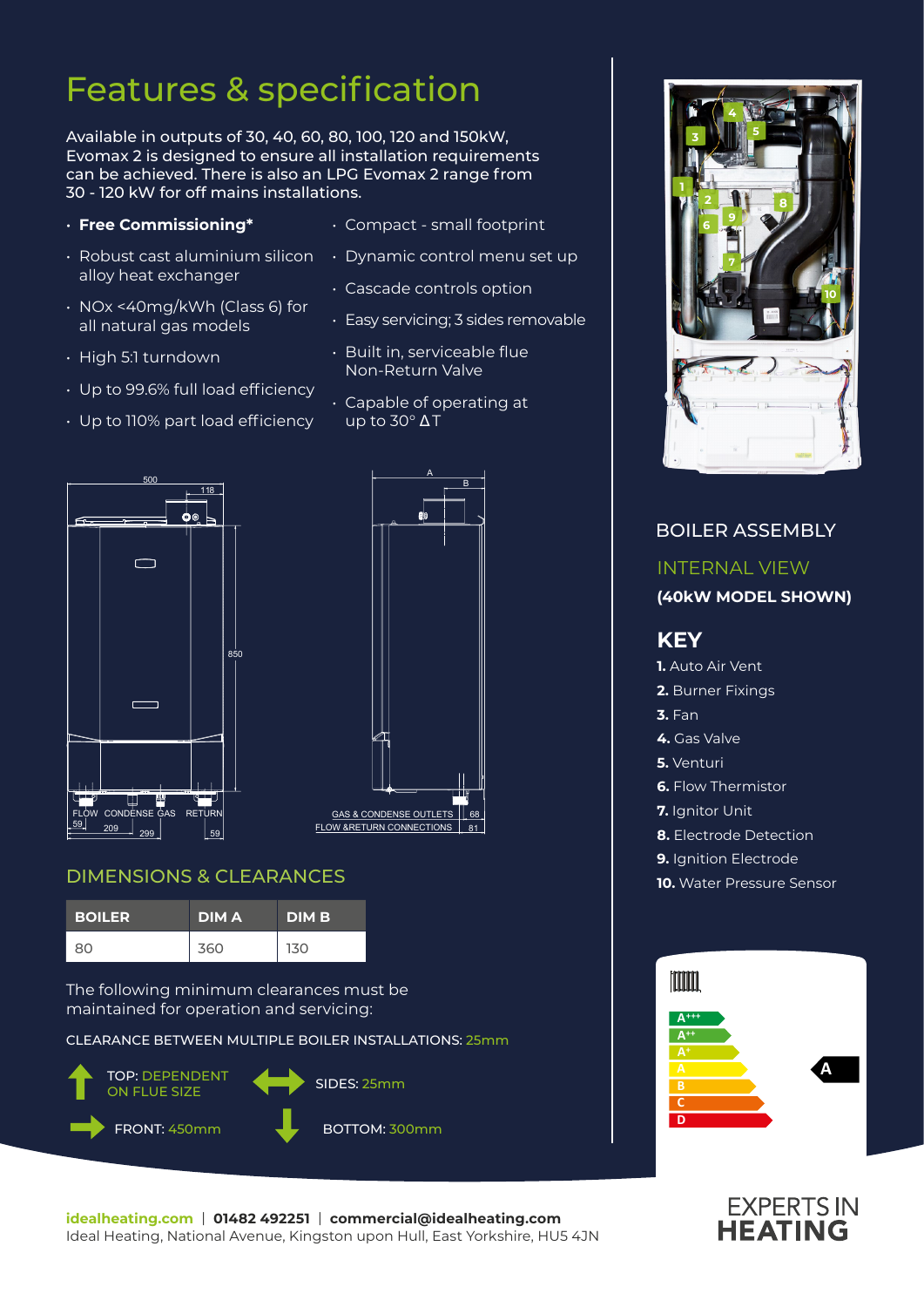### TECHNICAL SPECIFICATIONS EVOMAX 2 80kW

### GENERAL

| Dry Weight                     | kq   | 57.5                                     |
|--------------------------------|------|------------------------------------------|
| <b>Boiler Dimensions</b>       | mm   | 850 (H)<br>x 500 (W)<br>$\times$ 360 (D) |
| <b>Boiler Clearances</b>       | mm   | Front: 450<br>Side: 25<br>Below: 300     |
| <b>Full Load Efficiency</b>    | %    | 99                                       |
| Part Load Efficiency           | $\%$ | 110                                      |
| Seasonal Efficiency            | $\%$ | 97.2                                     |
| SEDBUK 2009                    | %    | N/A                                      |
| Min/Max Gas pressure (Nat Gas) | mbar | 17.5/20.0                                |

#### BURNER PRE MIX

| Fuel                       | (Type G20) | Natural Gas   |
|----------------------------|------------|---------------|
| Fuel Consumption (Nat Gas) | $m^3/h$    | 8.7           |
| Flame Protection           |            | Ionisation    |
| Ignition                   |            | Spark         |
| Boiler Output (Mean 70°C)  | kW         | $16 - 80$     |
| Boiler Output (Mean 40°C)  | kW         | $17.2 - 84.4$ |
| Boiler Input (Gross cv)    | kW         | 90.9          |
| Gas Inlet Size             |            | $G^{3/2}$     |
| NOx Weighted (gross)       | mg/kWh     | 34.9          |
| NOx Class                  |            | Class 6       |

### **HYDRAULICS**

| Hydraulic Resistance ( $11^{\circ}$ C $\Delta$ T)   | mbar         | 750             |
|-----------------------------------------------------|--------------|-----------------|
| Hydraulic Resistance (20 $\degree$ C $\triangle$ T) | mbar         | 180             |
| Hydraulic Resistance (30 $\degree$ C $\triangle$ T) | mbar         | 70              |
| Nominal Flow Rate (11°C ∆T)                         | $1/m$ in     | 104.2           |
| Nominal Flow Rate (20°C ΔT)                         | l/min        | 57.3            |
| Nominal Flow Rate (30°C ∆T)                         | $1/m$ in     | 38.2            |
| Min Flow Rate (30°C ∆T) (MAX MOD)                   | l/min        | 38.9            |
| Min Flow Temperature                                | $^{\circ}$ C | 30              |
| Max Flow Temperature                                | $^{\circ}C$  | 85              |
| Min Working Pressure                                | bar          | 0.3             |
| Max Working Pressure                                | bar          | 6               |
| Max Static Head Of Water                            | metres       | 61.0            |
| Condensate Connection                               | mm           | 25              |
| High Limit Set Point                                | $\circ$ C    | 110 flow,       |
|                                                     |              | 95 return       |
| Flow & Return Size                                  |              | $GI\frac{1}{4}$ |
| <b>Water Content</b>                                | litres       | 5.0             |

### FLUE/AIR INLET

| Flue Size                           | mm             | 80/125 Concentric<br>or Open Flue |
|-------------------------------------|----------------|-----------------------------------|
| Flue Gas Volume                     | $m^3/h$        | 1101                              |
| Flue Gas Temperature 80/60          | $\circ$ $\cap$ | 70                                |
| O/F Max Counter Pressure Diff       | Pa             | 312                               |
| Balanced Flue Counter Pressure Diff | Dа             |                                   |

### ELECTRICAL

| <b>Electrical Supply</b>   |         | 230V - 50Hz                                       |
|----------------------------|---------|---------------------------------------------------|
| Current (Max No Pump)      | amp     | 4A                                                |
| Power Consumption          | watt    | 149                                               |
| Modulating Input           | $V$ /dc | 0-10V or OpenTherm                                |
| <b>Fuse Rating</b>         | amp     | 4.0                                               |
| Controls Voltage           | V       | 230V 50Hz volts free<br>control or PELV =< 24V DC |
| <b>Insulation Class IP</b> |         | IPX4D                                             |

### CONTROL OPERATION

| On/Off 0-10V DC              | Yes |
|------------------------------|-----|
| OpenTherm                    | Yes |
| <b>High Limit Protection</b> | Yes |
| Low Water Protection         | Yes |
| Volt Free Common Alarm       | Yes |
| Boiler Run Indication        | Yes |

#### OPTIONAL EVOMAX 2 KITS FOR INDEPENDENT HEAT

| Multi Boiler Frame & Header Kits      | Yes |
|---------------------------------------|-----|
| Varican Module Master Kit             | Yes |
| Varican Module Slave Kit              | Yes |
| Extension Module Kit                  | Yes |
| OPENTHERM Room Control Kit            | Yes |
| Room Sensor Kit                       | Yes |
| Tank Sensor Kit                       | Yes |
| Outside Sensor Kit                    | Yes |
| Header Flow Tank Immersion Sensor Kit | Yes |
| Header Flow Tank Strap On Sensor Kit  | Yes |
| Safety Interlock Kit                  | Yes |
| 0-10V Pump Control Kit                | Yes |
| Condensate Pump                       | Yes |

#### **Please Note:**

The plate heat exchangers are to be used for system separation only. They must not be used for the direct production of domestic hot water. They should not be used for direct heating of swimming pool water where the chlorinated pool water would pass directly through the plate heat exchanger.

\*5 year warranty subject to Terms and Conditions. 5 years parts and labour warranty available subject to being commissioned by Ideal Heating. Free Commissioning Offer available subject to terms and conditions. Terms & conditions at idealheating.com